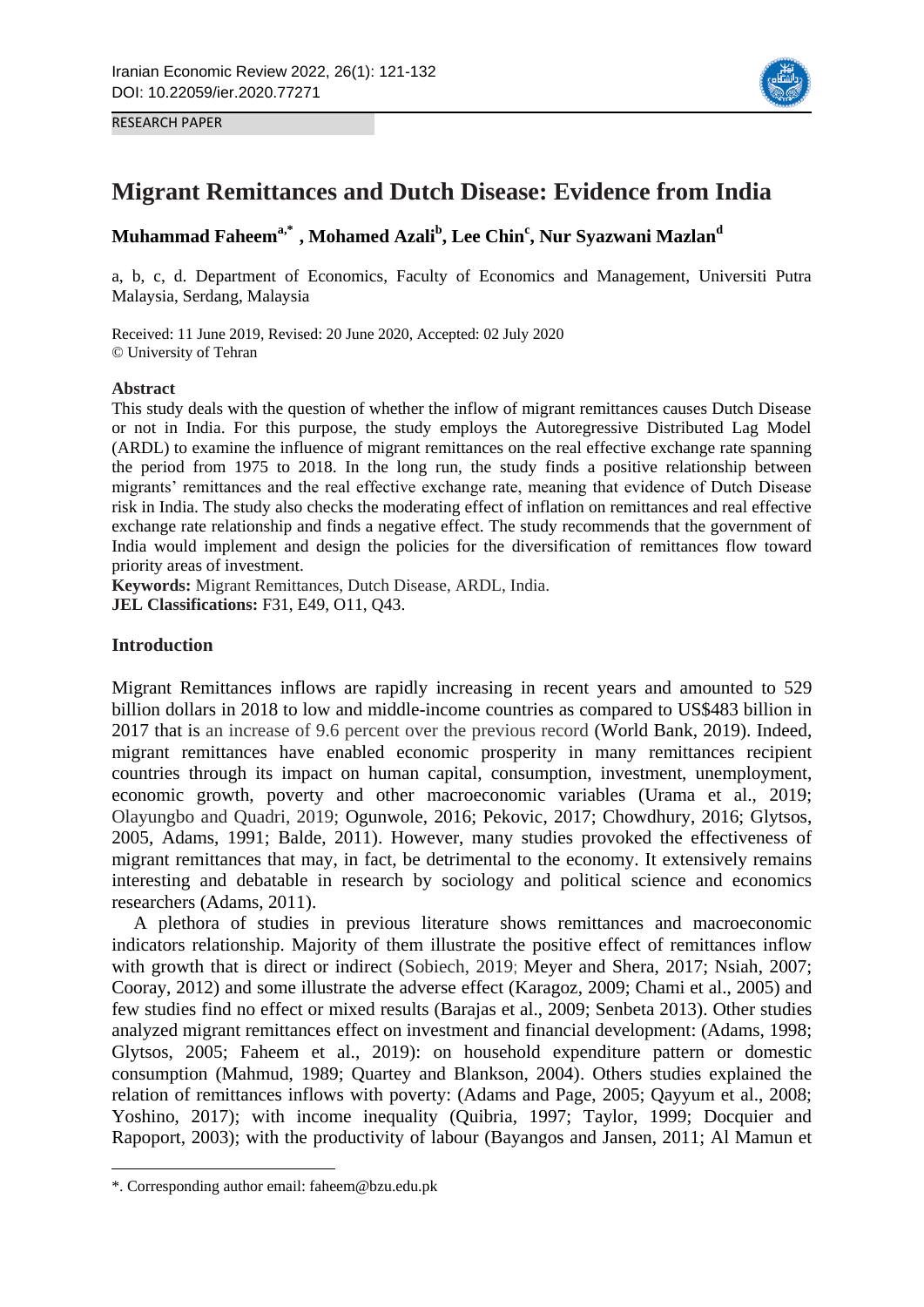al., 2015); with the supply of the labor (Posso, 2012; Urama et al., 2017) and sustainable development (Gupta, Pattillo, and Wagh, 2009; SIddiqui and Kemal, 2006).

Indian economy is in the list of the fastest-growing economies of Asia, which remains its top position related to remittances recipient country in the world (World Bank, 2018). Following graph shows the trend of personal remittances from 1980 to 2017. The increase in personal remittances shows upward trends with time.



**Source**: Authors' own computation with data from WDI.

One of the most haunting questions in development economics is whether personal remittances<sup>1</sup> promote or hamper economic growth, and it has any relation with the exchange rate. On the theoretical ground, a huge inflow of migrant remittances may cause flow of foreign currency into a country that affects recipient country exchange rate and export competitiveness that theory known as "Dutch Disease". In other words, to confirm whether is there any Dutch disease effect on the home country due to large inflow of inflow remittance. The Salter-Swan-Corden-Dornbusch model displays a mechanism through which real exchange rate appreciate due to massive capital inflows in the form of remittances. And due to this capital, inflow increases the household income that increases aggregate demand that impacted non-tradable goods (Lopez et al. 2007). In the response of this spending effect resources move away from the tradable sector, and this leads to Dutch Disease Phenomenon. Using the data for the Republic of Moldova, Ito (2017) analyzed the confirmation of Dutch disease that is a decline in exports and appreciates the real exchange rate in response to a huge inflow of remittances. For Ghana, the findings of Ouattara and Strobl (2008) are in favor of the Dutch Disease hypothesis. In the same context, a massive inflow of remittances causes appreciation in real effective exchange rate leads to an adverse effect on domestic economy competitiveness in Tajikistan (Sultonov, 2011).

Theoretically, there are many factors through which remittances may affect the exchange rate in both short-run and long run. Firstly, since international remittances affect real exchange rate directly and increase country's net foreign asset position though remittances are perceived as the transfer of foreign currency with no any obligation (Lopez et al., 2007; Brahim et al., 2017). Secondly, it is argued that remittances affect the real exchange rate via its impact on growth and that occurs in appreciation or depreciation of the exchange rate in

1

<sup>1.</sup> The transmitted money and goods by migrant workers to households from their places that either in abroad or urban areas (Adams, 2011)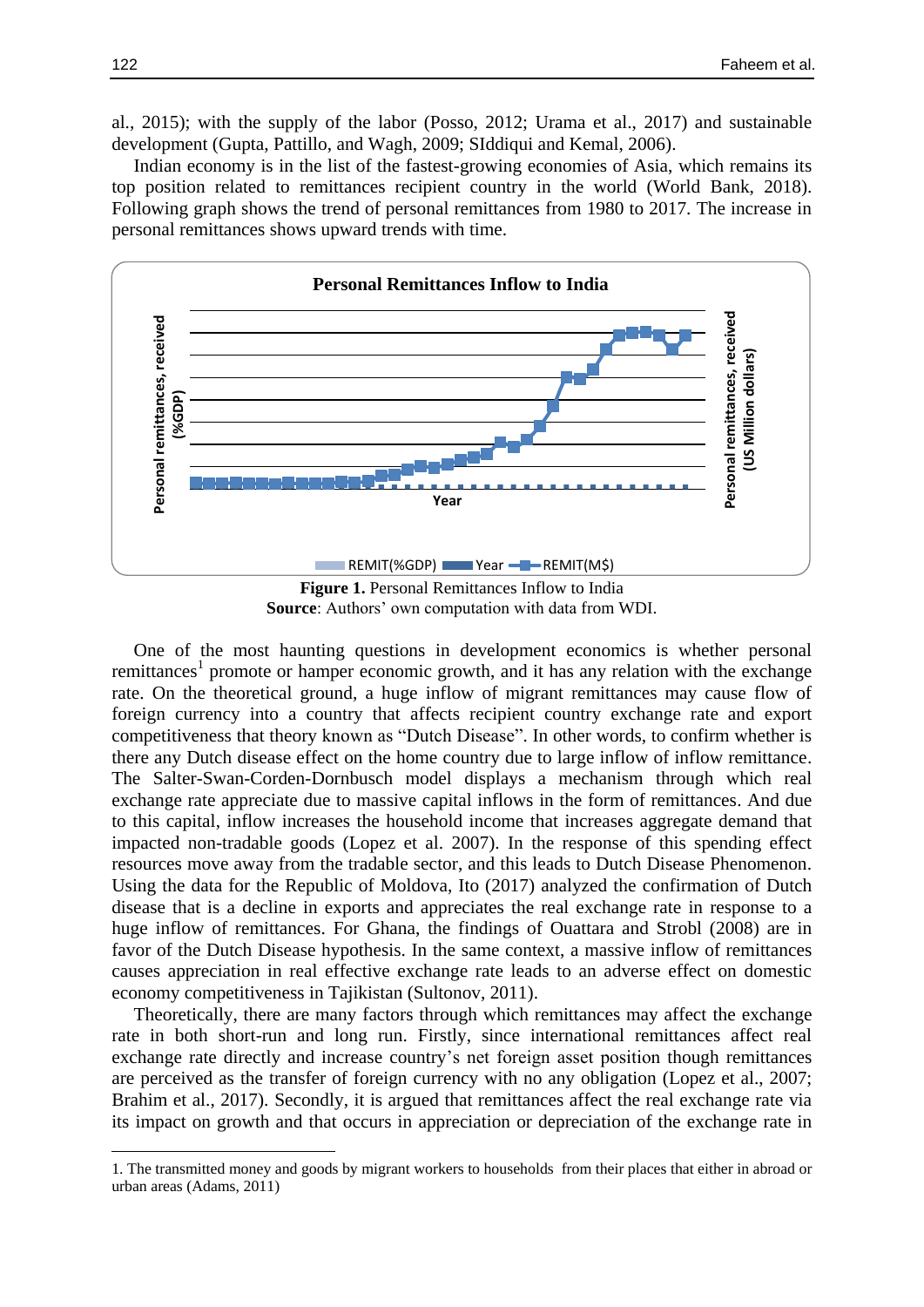short-run ((Lopez et al., 2007). The situation is different in the long run; the effect of remittances on the real exchange rate is vague, that is small or depreciated (Chami et al., 2010). The real exchange rate also affects the remittances but the motivation of the study to test the Dutch Disease risk. Along with, our study fills this gap in the current literature by analyzing the effect of migrant remittances on the exchange rate in India, which causes the Dutch disease effect, or not.

Section 1 is about introduction. Section 2 explains the review of literature of existing studies on migrant remittances and Dutch Disease. Section 3 includes an overview of the methodology and estimation procedure. Section 4 deals with a discussion about the findings of the analysis. Section 5 deals with concluding remarks and recommendations.

#### **Literature Review**

The prior literature has been reported concerning the relationship between migrant remittances and the exchange rate. This is evidence in empirical studies that carried out on various countries or a specific country, region. A plethora of studies that found results in favor of Dutch disease phenomenon that is migrant remittances cause real exchange rate appreciation (Osigwe and Obi, 2016; Bourdet and Falck, 2006; Chowdhury and Rabbi, 2011; Roy and Dixon, 2016; Saadi-Sedik and Petri, 2006; Acosta et al., 2007; Hyder and Mahboob, 2006; Bussolo et al., 2007; Ito, 2017); scarce literature showed results that are not in favor of Dutch Disease effect in recipient economies (Ogun, 1998; Sackey, 2001; Brahim et al., 2017; Mongardini and Rayner, 2009; Rajan and Subramanian, 2005; Ito, 2019).

The study of Bourdet and Falck (2006) concludes the negative effect of remittances on the tradable sector competitiveness and find evidence of Dutch disease in Cape Verde. Amuedo-Dorantes and Pozo (2004) concluded that 22% real exchange rate increase in 13 Latin America and the Caribbean countries due to doubling of remittances. Similarly, another study on Latin American countries, Lopez et al. (2007) found that the real effective exchange rate appreciated due to inflow migrant remittances by using panel analysis. Similar results also found in the study of Saadi-Sedik & Petri (2006) for 1964-2005 for Jordan. Similarly, in the case of Bangladesh, the study of Chowdhury and Rabbi (2011) concluded the significant effect remittances on the real exchange rate (appreciate) and deterioration in external trade competitiveness.

Similarly, by applying the fixed-effect model, the study of Roy and Dixon (2016) concludes positive association of remittances with the exchange rate in Pakistan, Sri Lanka, India and Bangladesh. Hyder and Mahboob (2006) also found the same result that is evidence of Dutch disease for the period of 1978-2005 in Pakistan. In the same context, several studies results are in support of the Dutch disease effect in Pakistan (Chisti, 1993; Shahbaz et al., 2008).

Lartey et al. (2008) results are in support of the Dutch disease effect by investigating the spending effect of increasing remittances in the panel of 109 selected economies. Another study of Owusu-Sekyere et al. (2014) is consistent in favor of Dutch disease for 34 sub-Saharan African countries. Osigwe and Obi (2016) explored results in favor of Dutch Disease by using the Error Correction Model from 1980 to 2012 in Nigeria. The similar conclusion found for Tunisia, in the study of Chnaina and Makhlouf (2015) for 1975-2009. More recently, Urama et al. (2019) showed evidence of Dutch disease by using the ARDL estimation technique in Nigeria. Hassan and Holmes (2013) revealed a positive association of remittances with the real exchange rate by applying a panel vector error correction model in less-developed economies during the period 1987–2010.

However, some studies provide no evidence of Dutch disease. Brahim et al. (2017) carried out the study in nine selected MENA countries by using different econometric models, and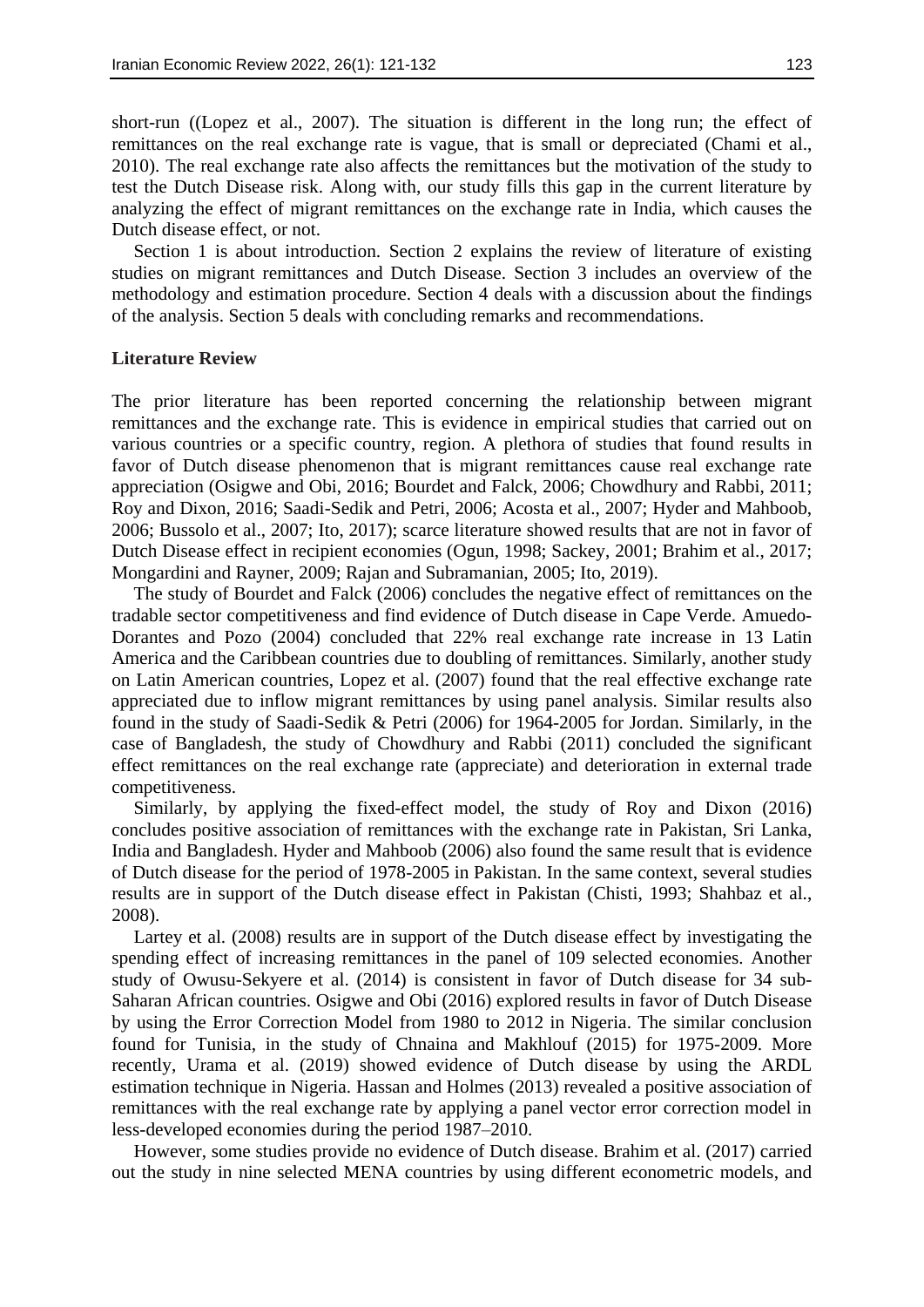the conclusion is in favor of no evidence Dutch disease in this region. Supporting this view, Mongardini and Rayner (2009) performed Pool Mean Group method for 1980-2006 and concluded that remittances do not constitute a reason to appreciate real effective exchange rate in 29 sub-Saharan African countries. Barrett (2014) empirically revealed no evidence of Dutch disease and found depreciation in the exchange rate in Jamaica. The study of Izquierdo and Montiel (2006) found no evidence Dutch disease in case of Nicaragua, Honduras and Jamaica. Similarly, in the same context, studies of Sackey (2001) for Ghana and Nyoni (1998) for Tanzania concluded the absence of Dutch disease in these countries.

Another part of the literature showed mixed results in different economies. Nikas and Blouchoutzi (2014) concluded different results in the case of Albania and Moldova by applying OLS fixed effect. The results showed remittances Dutch disease effect in Albania but the absence of this effect in Moldova. Similarly, a study of Taguchi and Lama (2016) applied Vector autoregressive approach for Nepal, and Bangladesh found different results in both economies. The findings concluded that in Nepal, remittances showed Dutch disease effect but reverse case in Bangladesh. However, Barajas et al. (2010) study for the panel of a large set of countries showed a weak association between remittances and exchange rate appreciation as restricted domestic factor mobility and openness. It is clear from the literature related to the association between remittances and the real exchange rate in South Asian economies is sporadic.

#### **Data and Methodology**

The Dutch disease theory base on the concept that booms in specific sector cause high inflows of foreign currency from local currency appreciates relative to the other countries' currencies. Therefore, it is to test whether the Indian economy faces Dutch disease effect due to the huge inflow of remittances into India, which leads to appreciating in the real value of Indian rupee. This study uses migrant remittances is the main independent variable and the real effective exchange rate as the dependent variable. Real effective exchange rate explained more efficiently trade competitiveness and purchasing power that is most relevant and extensively used for the analysis of Dutch disease as compared to nominal and real exchange rate in different studies (Brahim et al., 2017; Sultonov, 2011 and others). The study also uses ODA (official development assistance), inflation and GDP per capita in this study. There are various studies that used the different methods including ARDL method to show the variable link in different countries (Aftab et al., 2015; Anwar et al., 2016; Chaudhry et al., 2019; Chaudhry et al., 2020; Faheem et al., 2020) but our study applies ARDL model to prove the Dutch Disease hypothesis. This study covered annual data ranges from 1975 to 2018 and sourced from WDI.

The following Equation (1) shows the econometric model.

$$
LREER_{t} = \alpha_{0} + \alpha_{1} LREMIT_{t} + \alpha_{2} X_{t} + \mu_{i}
$$
\n(1)

Where,

 $LREER = Log of real effective exchange rate$ 

 $LREMIT = Log of migration$  remittances

 $x_i$  = Control variables like (GDP per capita, ODA and inflation and (LREMIT\*LINFL) in case of interaction model to check the moderating effect of inflation in relation of remittances and real effective exchange rate).

 $\mu_t$  = Error Term

 $t = 1, 2...44$ 

The ARDL bounds approach specification adopted by using the following specified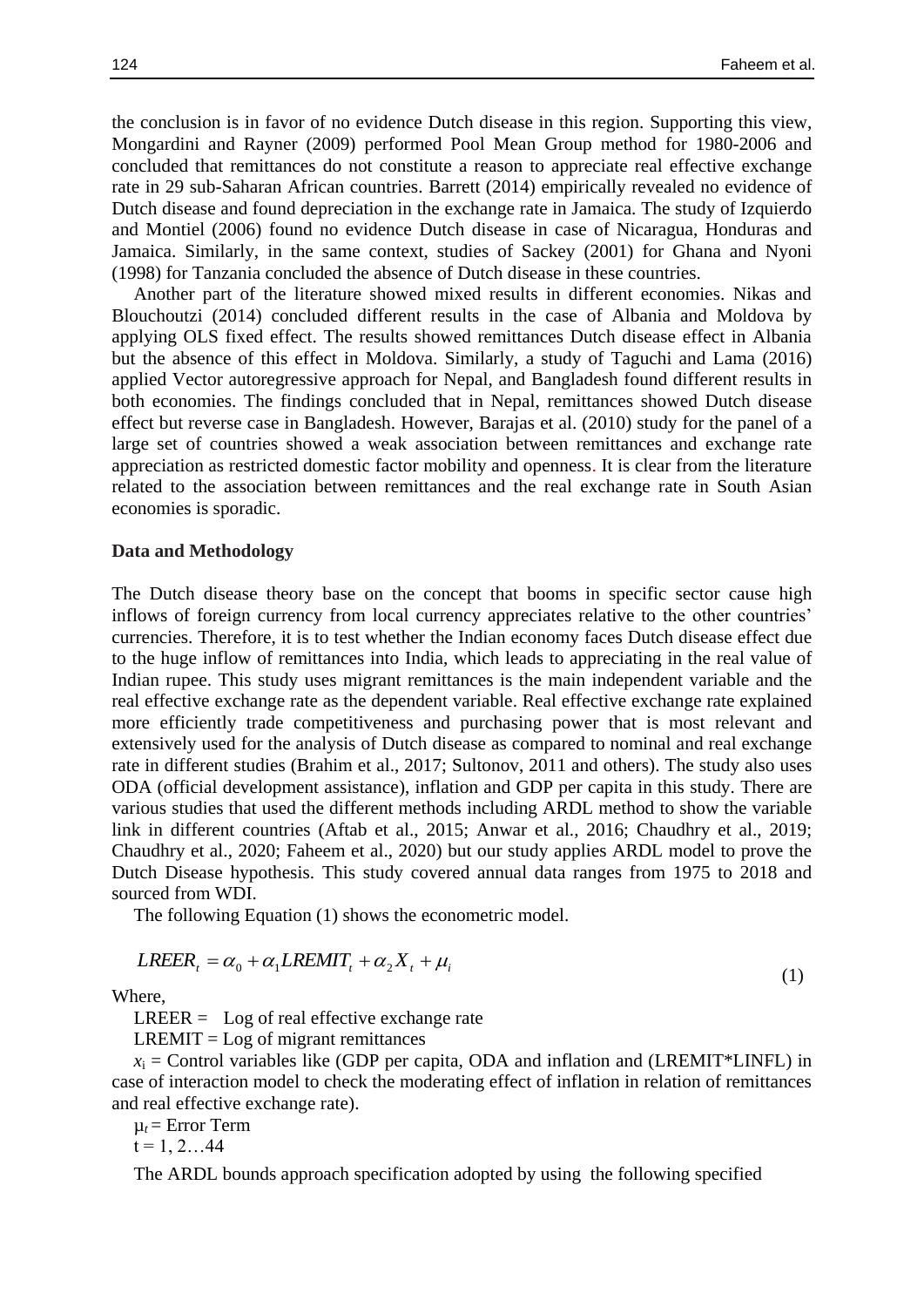models (without interaction and with interaction term):

$$
i\text{tan Economic Review 2022, 26(1): 121-132
$$
\n
$$
125
$$
\ndels (without interaction and with interaction term):\n
$$
\Delta LREER_t = \alpha_1 + \sum_{i=1}^{n-1} a_{i,i} \Delta LREER_{t-1} + \sum_{i=1}^{n-1} \alpha_{ri} \Delta LREMIT_{t-1} + \sum_{i=1}^{n-1} \alpha_{ri} \Delta LGDPPC_{t-1} + \sum_{i=1}^{n-1} \alpha_{ri} \Delta LODA_{i-1} + \sum_{i=1}^{n-1} \alpha_{ni} \Delta LINELR_{t-1} + \beta_1 LREER_{t-1} + \beta_1 LREENT_{t-1} + \beta_1 LGDPPC_{t-1} + \beta_1 LODA_{t-1} + \beta_2 LINFL_{t-1} + \mu_t
$$
\n(2)

 $\Delta$  and  $\alpha_0$  represent the first difference operator of the variables and the deterministic drift  $\Delta$  and  $\alpha_0$  represent the first difference operator of the variables and the deterministic different parameter and terms with β<sub>s</sub> show the long-run multipliers. The unrestricted error correction model (ECM) estimate

parameter and terms with 
$$
p_s
$$
 show the long-tan multiplets. The intersection field (ECM) estimated as follows:

\n
$$
\Delta LREER_{t} = \alpha_{t} + \sum_{i=1}^{n-1} a_{t} \Delta LREMIT_{t-1} + \sum_{i=1}^{n-1} \alpha_{t} \Delta LGDPPC_{t-1} + \sum_{i=1}^{n-1} \alpha_{t} \Delta LODA_{t-1} + \sum_{i=1}^{n-1} \Delta LINFL + \lambda ECT - 1 + vt_{t}
$$
\n(3)

Similarly, the specification for with interaction model interaction term of remittances and inflation (LREMIT\*LINFL) included in the above specification in the long run and short run.

ARDL model has been applied under some key assumptions that are; there is no serial correlation that means error term must be free from serially independent (Pesaran et al., 2001). To test the serial correlation Breusch–Godfrey Serial Correlation (LM) test is used in this study. Other tests also include residual diagnostic tests related to normality, heteroskedasticity, and the Ramsey reset test. As the model is the autoregressive structure, the CUSUM test is used for the dynamic stability of the model.

#### **Results and Discussion**

The study employed unit root tests such as Augmented Dickey-Fuller (1979) (ADF) and Phillips-Perron (1988) (PP). Table 1 presents the results of unit root tests that all variables are nonstationary at the level and becomes stationary at the first difference the except ODA which is stationary on both.

| <b>Table 1. Results of Unit Root Tests</b> |                         |             |              |              |
|--------------------------------------------|-------------------------|-------------|--------------|--------------|
| Level                                      | <b>First Difference</b> |             |              |              |
| Variable                                   | ADF                     | PP.         | ADF          | <b>PP</b>    |
| <b>REER</b>                                | $-1.6616$               | $-2.4746$   | $-5.8582***$ | $-5.8166***$ |
| <b>REMIT</b>                               | $-2.3084$               | $-2.2922$   | $-7.9755***$ | $-7.8117***$ |
| GDPPC.                                     | $-3.6840$               | $-6.2252$   | $-5.7808***$ | $-5.8107***$ |
| <b>ODA</b>                                 | $-3.1829**$             | $-3.1229**$ | $-7.3287***$ | $-9.0711***$ |
| <b>INFL</b>                                | $-4.2248$               | $-5.1738$   | $-8.8761**$  | $-8.7751***$ |
| (REMIT*INFL)                               | $-1.29$                 | $-1.28$     | $-7.65***$   | $-7.58***$   |

# *Results of Unit Root Tests*

**Note**: \*\*\*, \*\* denotes significance level at 1% and 5% respectively. **Source**: Research finding.

The computed value of F-statistic shows the confirmation of the association between real effective exchange rate and the rest of the independent variables like migrant remittances, ODA, inflation and GDP per capita exist in the long run because the computed value is higher than the upper bound values in both models with and without the interaction term. The selection of this model proves the Dutch Disease hypothesis.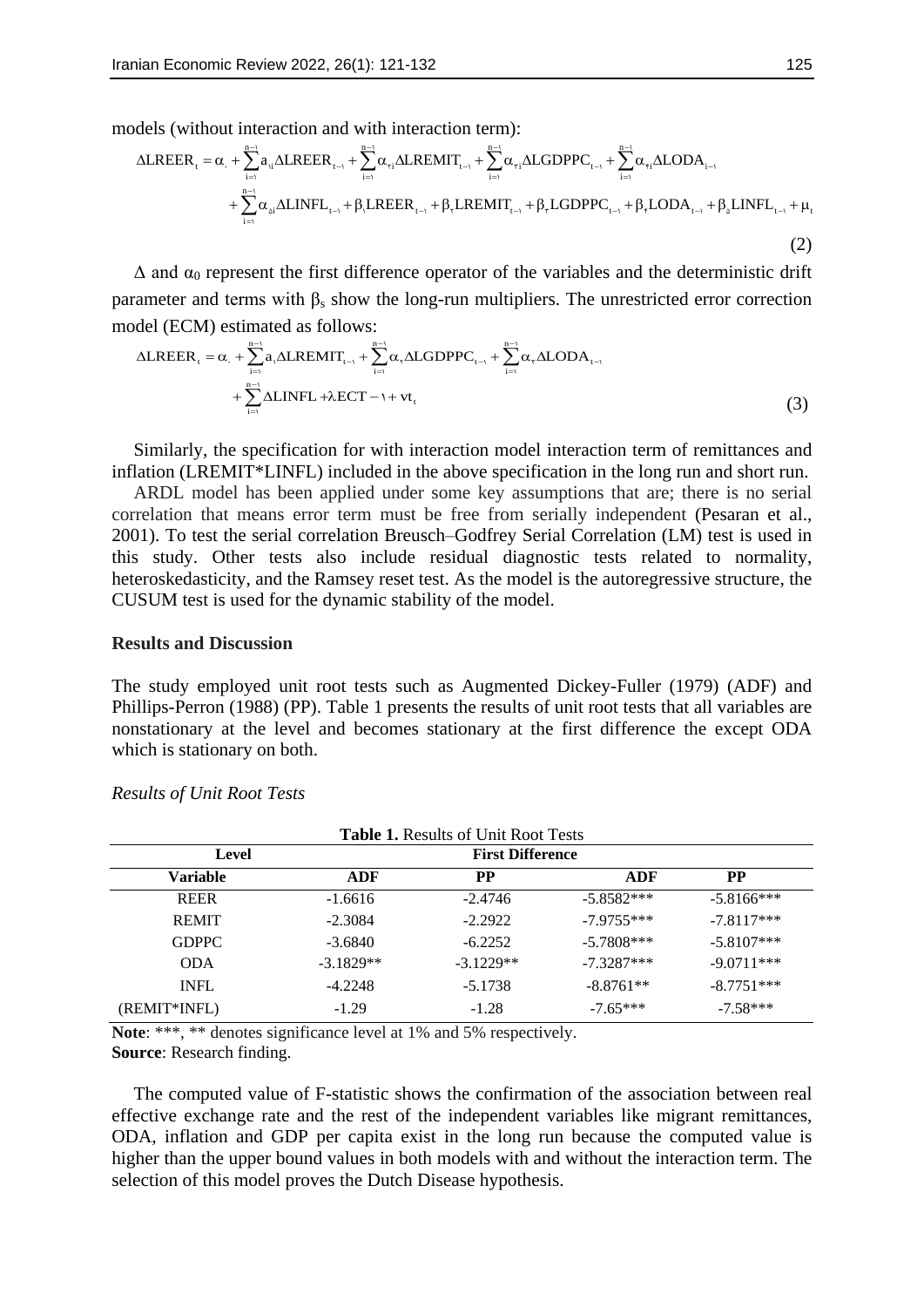| Model                                   | <b>F</b> -statistics | <b>Result</b>    |      |
|-----------------------------------------|----------------------|------------------|------|
| LREER/(LREMIT, LGDPPC, LODA, LINFL)     | 8.82                 | Cointegration    |      |
| LREMIT/(LREER, LGDPPC, LODA, LINFL)     | 6.11                 | Cointegration    |      |
| LGDPPC/(LREMIT, LREER, LODA, LINFL)     | 5.49                 | Cointegration    |      |
| LODA/(LREMIT, LREER, LGDPPC, LINFL)     | 7.08                 | Cointegration    |      |
| LINFL/(LREMIT, LREER, LGDPPC, LODA)     | 1.13                 | No Cointegration |      |
|                                         | 1%                   | 5%               | 10%  |
| Lowe bound $I(0)$                       | 3.74                 | 2.86             | 2.45 |
| Upper bound $I(1)$                      | 5.06                 | 4.01             | 3.52 |
| LREER/(LREMIT, LGDPPC, LODA,            | 3.41                 | 2.62             | 2.26 |
| LINFL, (LREMIT*LINFL) F-statistics=8.23 | 4.68                 | 3.79             | 3.35 |

| Table 2. ARDL Bound Testing Co-integration Analysis |  |  |  |  |
|-----------------------------------------------------|--|--|--|--|
|-----------------------------------------------------|--|--|--|--|

**Source**: Research finding.

Further, for the estimation of the short-run and long-run parameters, the ARDL estimation technique after the confirmation of co-integration should be used. For the optimal lag selection, AIC criterion is used. The study retains the following optimal lag orders ARDL (1, 1, 1, 1, 0) that is based on the above criteria.

#### *ARDL Estimation and Diagnostic Checks*

Tables 3 and 4 show the long-run and short-run dynamics. The diagnostic residual tests results show that there is no evidence of serial correlation, heteroskedasticity, specification and normality problems in our model.

The ARDL model (without interaction term) result express the positive link between migrant remittance and real effective exchange. The remittances coefficient values are 0.81 that is significant at 5 percent level in the long run while insignificant in the short run. This result confirms the existence of Dutch disease in India in the long run. The other variable like LGDPPC, LODA and LINFL are significant in the short and long run.

|                        | <b>Coefficients</b>        | <b>Coefficients</b>     |
|------------------------|----------------------------|-------------------------|
| <b>Regressors</b>      | (Without Interaction Term) | (With Interaction Term) |
| <b>LREMIT</b>          | $0.81**$ [0.31]            | $2.36**[1.12]$          |
| <b>LGDPPC</b>          | $1.45***[0.35]$            | $2.63***[0.80]$         |
| <b>LINFL</b>           | $-1.15***$ [0.24]          | $-1.49***[0.36]$        |
| (LREMIT*LINFL)         |                            | $-0.43*[0.25]$          |
| Intercept              | $-10.57***$ [3.03]         | $-17.12***$ [5.75]      |
| R-Squared              | 0.95                       |                         |
| <b>F-Statistic</b>     | 206.93(0.00)               |                         |
| J.B Test               | 1.49(0.47)                 | 1.34(0.51)              |
| Serial Correlation     | 1.16(0.33)                 | 0.81(0.45)              |
| <b>Functional Form</b> | 0.05(0.82)                 | 0.34(0.56)              |
| Heteroscedasticity     | 1.09(0.39)                 | 1.53(0.18)              |
| <b>CUSUM</b>           | Stable                     | Stable                  |
| <b>CUSUMSQ</b>         | Stable                     | Stable                  |

**Note**: \*,\*\*,\*\*\* shows 10%, 5% and 1% significance level; the values in [], () are std error and pvalues.

**Source**: Research finding.

The ARDL model (with interaction term) result presents the positive affiliation between migrant remittance and real effective exchange. The remittances coefficient values are 2.36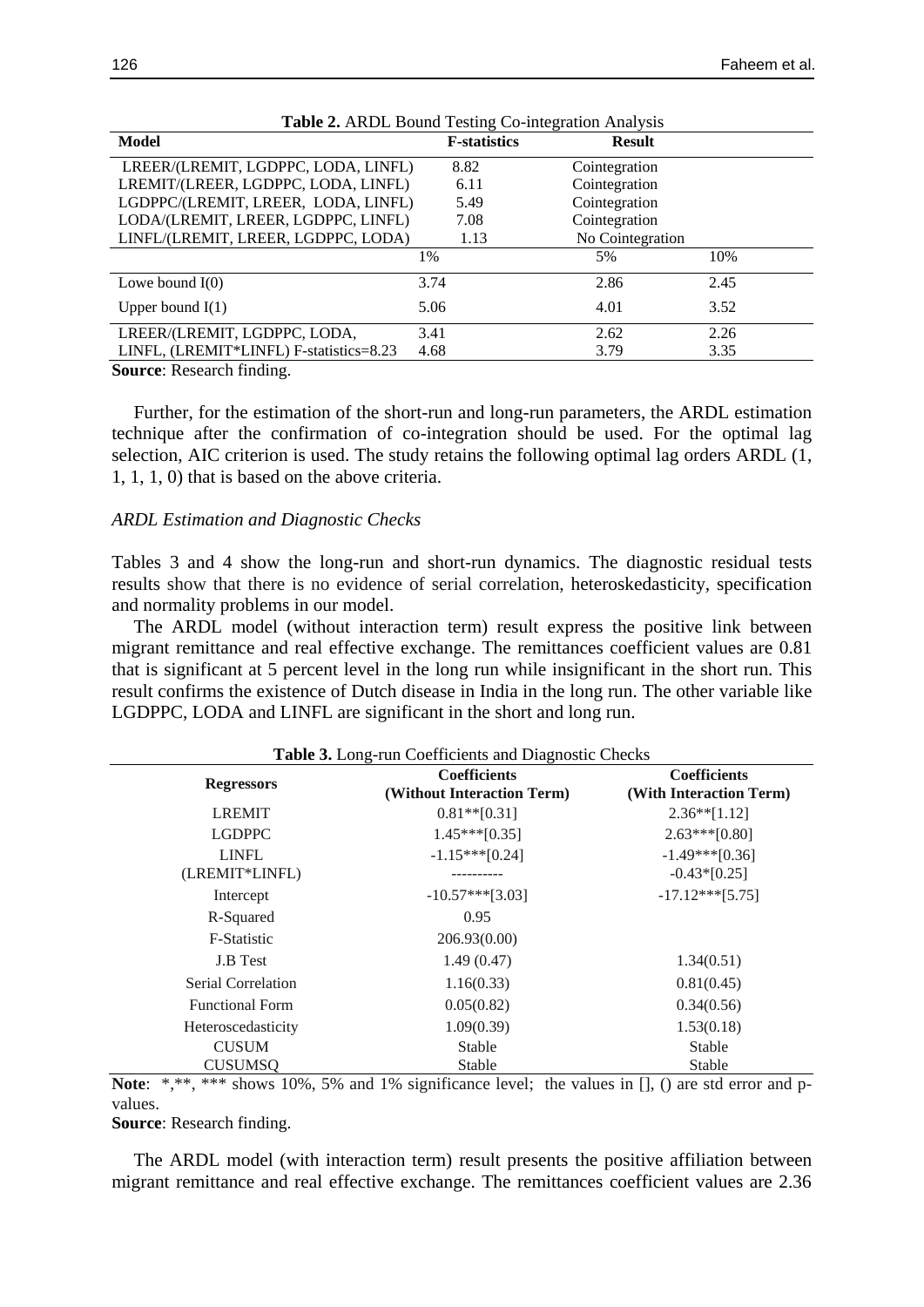and 0.28 that is significant in LR and SR. This result confirms the existence of Dutch disease in India in LR. The other variable like LGDPPC, LODA and LINFL are significant. The interaction term is significant, with a negative sign that shows the negative effect on the real effective exchange rate. The coefficients -0.19 and -0.18 of the error correction term (ECT) are negative and significant explained the surety of adjustment of variables towards long-run dynamics.

The findings are akin to the study of Urama et al. (2019) that concludes migrant remittances leads to Dutch disease.

| Table 4. Short-run Coefficients |                         |                         |  |
|---------------------------------|-------------------------|-------------------------|--|
| <b>Regressors</b>               | <b>Coefficients</b>     | <b>Coefficients</b>     |  |
|                                 | (With Interaction Term) | (With Interaction Term) |  |
| D(LREMIT)                       | $0.015$ [0.043]         | $0.28**$ [0.12]         |  |
| D(LGDPPC)                       | $0.78**$ [0.29]         | $0.47***$ [0.12]        |  |
| D(LODA)                         | $0.05**$ [0.02]         | $0.04*[0.022]$          |  |
| D(LINFL)                        | $-0.22***$ [0.06]       | $-0.27$ *** $[0.06]$    |  |
| D(LREMIT*LINFL)                 |                         | $-0.08**$ [0.03]        |  |
| $ECT(-1)$                       | $-0.19***$ [0.06]       | $-0.18***$ [0.06]       |  |

Note: \*,\*\*, \*\*\* shows 10%, 5% and 1% significance level; the values in  $[1, 0]$  are std error and p-values.

**Source**: Research finding.

| <b>Table 5. Marginal Effect</b> |                           |                |         |                |
|---------------------------------|---------------------------|----------------|---------|----------------|
|                                 |                           | <b>Minimum</b> | Average | <b>Maximum</b> |
| India                           | Inflation Rate<br>(LINFL) | 2.00           | 3.62    | 5.12           |
|                                 | <b>Marginal Effect</b>    |                | 2.07    | .95            |

**Source**: Research finding.

 $\delta LREER_t / \delta LREMIT_t = 2.36 - 0.08 LINFL_t$ 

Moreover, Saudi Arabia, the marginal effect of interaction term analyzed at minimum, the mean and maximum level of LINFL is 2.2, 2.07 and 1.95 respectively.

# *Parameters' Stability Test*

The uses the cumulative sum (CUSUM) and the cumulative sum of squares (CUSUMSQ) test to check the stability of the selected models (Brown et al., 1975) that shows overall models are stable.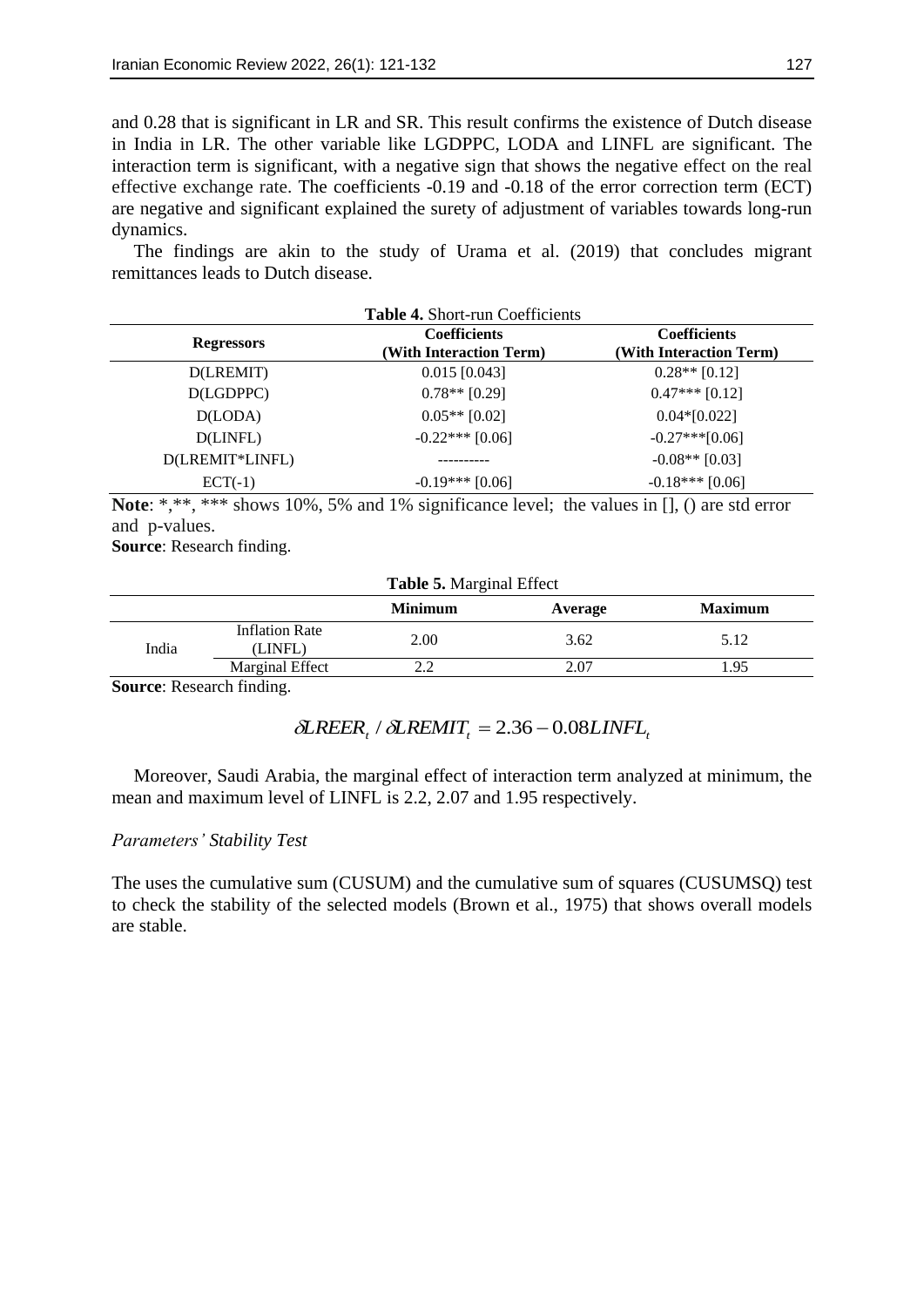

#### **Conclusion and Recommendation**

This paper investigates the Dutch disease effect of remittances in India over the periods 1975- 2018 by employing the ARDL model framework. The outcomes confirm that huge inflow of migrant remittances responds to Indian economy toward Dutch Disease risk in terms of appreciation in the real effective exchange rate. The study finds the positive relationship between migrants' remittances and the real effective exchange rate, meaning that evidence of Dutch Disease risk in LR in India. The study also ensures the moderating impact of inflation on remittances and real effective exchange rate relationship and finds a negative effect.

Based on results, this study concludes that high inflow of migrant remittances direct to Dutch Disease that means the appreciation of Indian currency relative to other countries encourage imports and discourage exports. The study recommends that the government of India would implement and design the policies for the diversification of remittances flow toward priority areas of investment.

### **References**

[1] Acosta, P. A., Lartey, E. K., & Mandelman, F. S. (2009). Remittances and the Dutch Disease. *Journal of International Economics*, *79*(1), 102-116.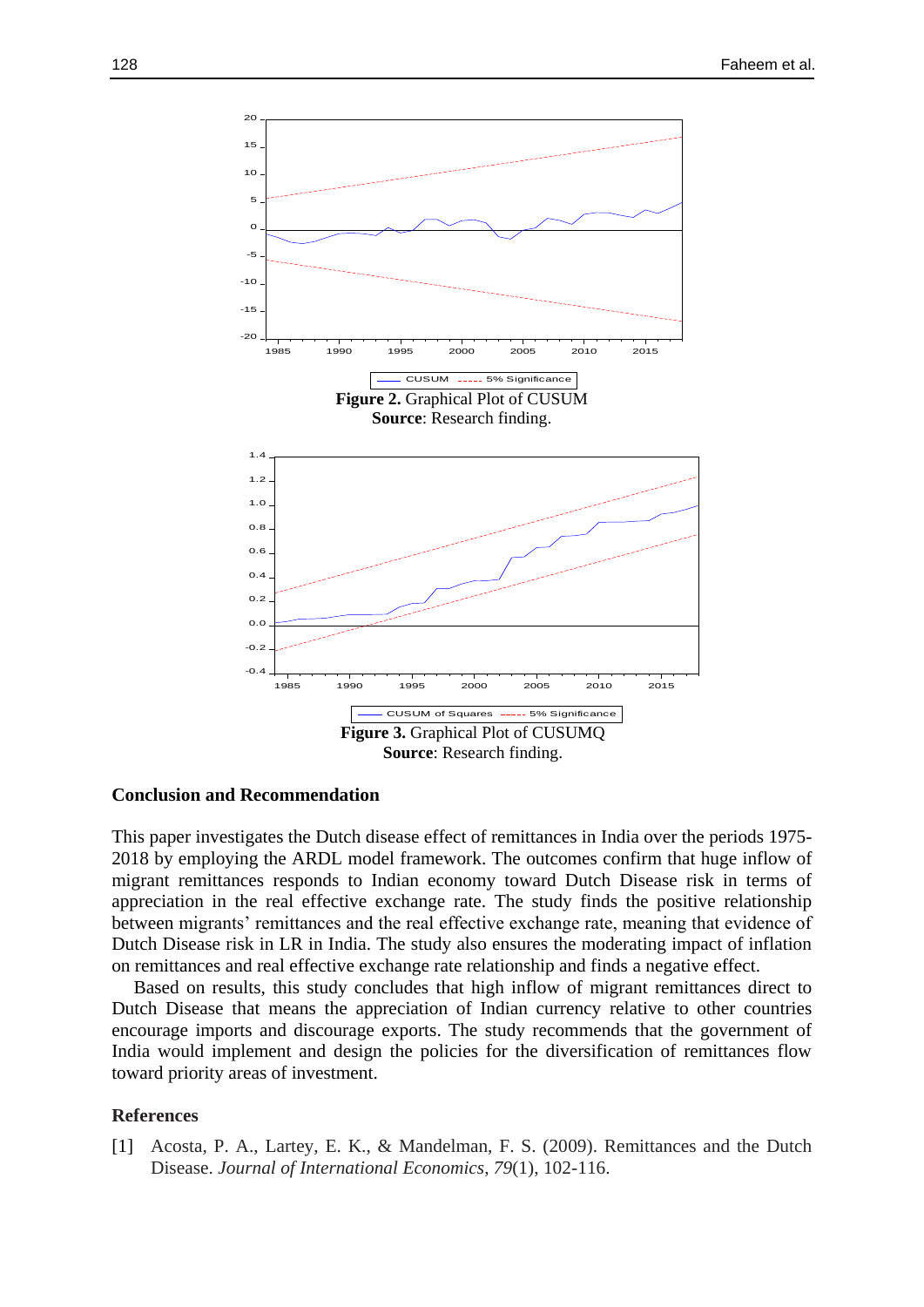- [2] Adams Jr, R. H. (2011). Evaluating the Economic Impact of International Remittances on Developing Countries Using Household Surveys: A Literature Review. *Journal of Development Studies*, *47*(6), 809-828.
- [3] ---------- (1998). Remittances, Investment, and Rural Asset Accumulation in Pakistan. *Economic Development and Cultural Change*, *47*(1), 155-173.
- [4] ---------- (1991). The Economic Uses and Impact of International Remittances in Rural Egypt. *Economic Development and Cultural Change*, *39*(4), 695-722.
- [5] Adams Jr, R. H., & Page, J. (2005). Do International Migration and Remittances Reduce Poverty in Developing Countries? *World development*, *33*(10), 1645-1669.
- [6] Aftab, M. R., Rehman, M., Abdul, C., & Faheem, M. (2015). Food Prices and its Impact on Poverty in Pakistan. *Pakistan Journal of Social Sciences (PJSS)*, Retrieved from https://media.teckiz.com/pakistan-journal-of-social-sciences/pjssbzu/2020/04/24/5ea27295b8588.pdf
- [7] Al Mamun, M., Sohag, K., Uddin, G. S., & Shahbaz, M. (2015). Remittance and Domestic Labor Productivity: Evidence from Remittance Recipient Countries. *Economic Modelling*, *47*, 207-218.
- [8] Amuedo-Dorantes, C., & Pozo, S. (2004). Workers' Remittances and the Real Exchange Rate: a Paradox of Gifts. *World Development*, *32*(8), 1407-1417.
- [9] Anwar, Y., Farooq, F., Ullah, S., & Faheem, M. (2016). Impact of Financial Globalization on Human Capital: Evidence from Pakistan. *Pakistan Journal of Social Sciences (PJSS)*, Retrieved from https://www.bzu.edu.pk/PJSS/Vol36No22016/PJSS-Vol36-No2-11.pdf
- [10] Baldé, Y. (2011). The Impact of Remittances and Foreign Aid on Savings/Investment in Sub‐Saharan Africa. *African Development Review*, *23*(2), 247-262.
- [11] Barrett, K. (2014). The Effect of Remittances on the Real Exchange Rate: The Case of Jamaica. *Caribbean Centre for Money and Finance*, Retrieved from https://www.cert-net.com/files/publications/working\_papers/2013KemeishaBarrett.pdf
- [12] Bayangos, V., & Jansen, K. (2011). Remittances and Competitiveness: The Case of the Philippines. *World Development*, *39*(10), 1834-1846.
- [13] Bourdet, Y., & Falck, H. (2006). Emigrants' Remittances and Dutch Disease in Cape Verde. *International Economic Journal*, *20*(3), 267-284.
- [14] Brahim, M., Nefzi, N., & Sambo, H. (2017). Remittances and the Real Effective Exchange Rates in MENA Countries: What is the Long run Impact? Retrieved from https://hal.archives-ouvertes.fr/hal-01583564/
- [15] Brown, R. L., Durbin, J., & Evans, J. M. (1975). Techniques for Testing the Constancy of Regression Relationships over Time. *Journal of the Royal Statistical Society: Series B P(Methodological)*, *37*(2), 149-163.
- [16] Chami, R., Fullenkamp, C., & Jahjah, S. (2005). Are Immigrant Remittance Flows a Source of Capital for Development? *IMF Staff Papers*, *52*(1), 55-81.
- [17] Chami, M. R., Barajas, M. A., Montiel, M. P., & Hakura, M. D. (2010). Workers' Remittances and the Equilibrium Real Exchange Rate: Theory and Evidence (10-287). *Working Paper, International Monetary Fund*, Retrieved from https://books.google.com/
- [18] Chaudhry, I. S., Ali, S., Faheem, M., & Farooq, F. (2019). Institutional Performance and Trade- Led Growth Hypothesis: Evidence from Pakistan. *Review of Applied Management and Social Sciences, 2*(2), 27-51.
- [19] Chishti, S., Hasan, M. A., & Afridi, U. (1993). What Determines the Behavior of Real Exchange Rate in Pakistan? [With Comments]. *The Pakistan Development Review*, *32*(4), 1015-1029.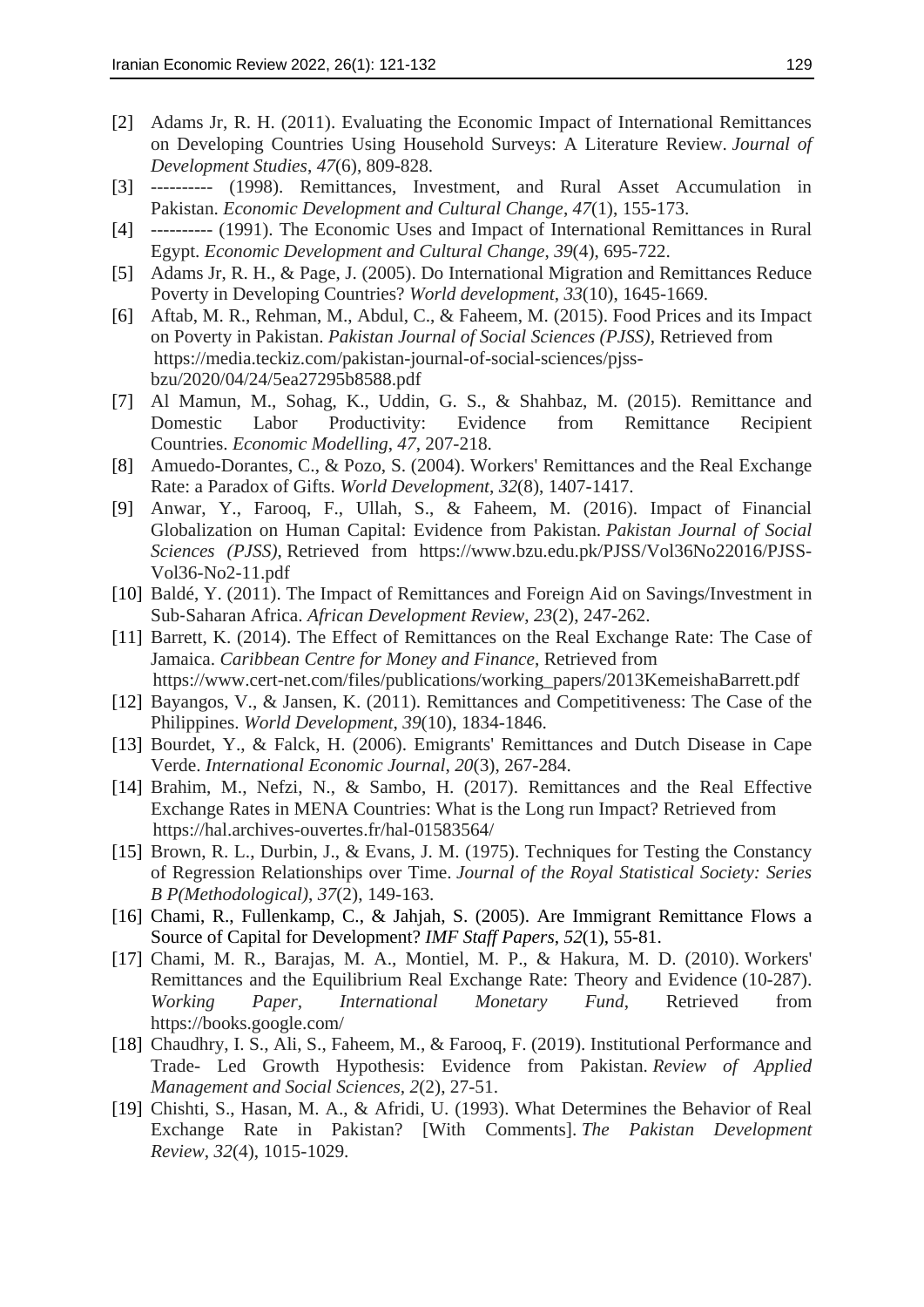- [20] Chnaina, K., & Makhlouf, F. (2015). Impact of Remittances on the Real Effective Exchange Rate in Tunisia. *African Development Review*, *27*(2), 145-160.
- [21] Chowdhury, M., & Rabbi, F. (2011). Workers' Remittances and Real Exchange Rate in Bangladesh: A Cointegration Analysis. Retrieved from https://www.researchgate.net/
- [22] Chowdhury, M. (2016). Financial Development, Remittances and Economic Growth: Evidence Using Dynamic Panel Estimation. *Margin: The Journal of Applied Economic Research*, *10*(1), 35-54.
- [23] Cooray, A. (2012). Migrant Remittances, Financial Sector Development and the Government Ownership of Banks: Evidence from a Group of Non-OECD Economies. *Journal of International Financial Markets, Institutions and Money*, *22*(4), 936-957.
- [24] Docquier, F., & Rapoport, H. (2003). Remittances and Inequality: a Dynamic Migration Model. Retrieved from https://papers.ssrn.com/sol3/papers.cfm?abstract\_id=422546
- [25] Dickey, D. A., & Fuller, W. A. (1979). Distribution of the Estimators for Autoregressive Time Series with a Unit Root. *Journal of the American Statistical Association*, *74*(366a), 427-431.
- [26] Faheem, M., Mohamed, A., Farooq, F., & Ali, S. (2019). Do Migrant Remittances Spur Financial Development in Pakistan? Evidence from Linear and Nonlinear Ardl Approach. *Review of Economics and Development Studies*, *5*(4), 869-880.
- [27] Faheem, M., Azali, M., Chin, L., & Mazlan, N. S. (2020). New Evidence of Oil Price Fuctuations and Manufacturing Output in Saudi Arabia, Kuwait and United Arab Emirates. *Pakistan Journal of Commerce and Social Sciences (PJCSS)*, *14*(1), 300-333.
- [28] Fayissa, B., Nsiah, C., & Tadasse, T. (2008). The Impact of Tourism on Economic Growth and Development in Africa. *Tourism Economy,* Retrieved from https://citeseerx.ist.psu.edu/viewdoc/download?doi=10.1.1.512.1096&rep=rep1&type=pdf
- [29] Gapen, M. T., Chami, M. R., Montiel, M. P., Barajas, M. A., & Fullenkamp, C. (2009). Do Workers' Remittances Promote Economic Growth? (9-153). *International Monetary Fund*, Retrieved from

https://papers.ssrn.com/sol3/papers.cfm?abstract\_id=1442255

- [30] Glytsos, N. P. (2005). The Contribution of Remittances to Growth: A Dynamic Approach and Empirical Analysis. *Journal of Economic Studies*, *32*(6), 468-496.
- [31] Gupta, S., Pattillo, C. A., & Wagh, S. (2009). Effect of Remittances on Poverty and Financial Development in Sub-Saharan Africa. *World Development*, *37*(1), 104-115.
- [32] Hyder, Z., & Mahboob, A. (2006). Equilibrium Real Effective Exchange Rate and Exchange Rate Misalignment in Pakistan. *SBP Research Bulletin*, Retrieved from http://citeseerx.ist.psu.edu/viewdoc/download?doi=10.1.1.489.9570&rep=rep1&type=pdf
- [33] Ito, K. (2019). Remittances and the Dutch Disease: Evidence from Panel Data for 18 Developing Countries. *International Economic Journal*, *33*(1), 1-8.
- [34] ---------- (2017). Remittances and the Dutch Disease: Evidence from the Republic of Moldova. *International Economic Journal*, *31*(3), 462-469.
- [35] Izquierdo, A., & Montiel, P. J. (2006). Remittances and Equilibrium Real Exchange Rates in Six Central American Countries. *Inter-American Development Bank*. Retrieved from https://www.iadb.org
- [36] Karagöz, K. (2009). Workers Remittances and Economic Growth: Evidence from Turkey. *Journal of Yaşar University*, *4*(13), 1891-1908.
- [37] Lartey, E. K., Mandelman, F. S., & Acosta, P. A. (2012). Remittances, Exchange Rate Regimes and the Dutch Disease: a Panel Data Analysis. *Review of International Economics*, *20*(2), 377-395.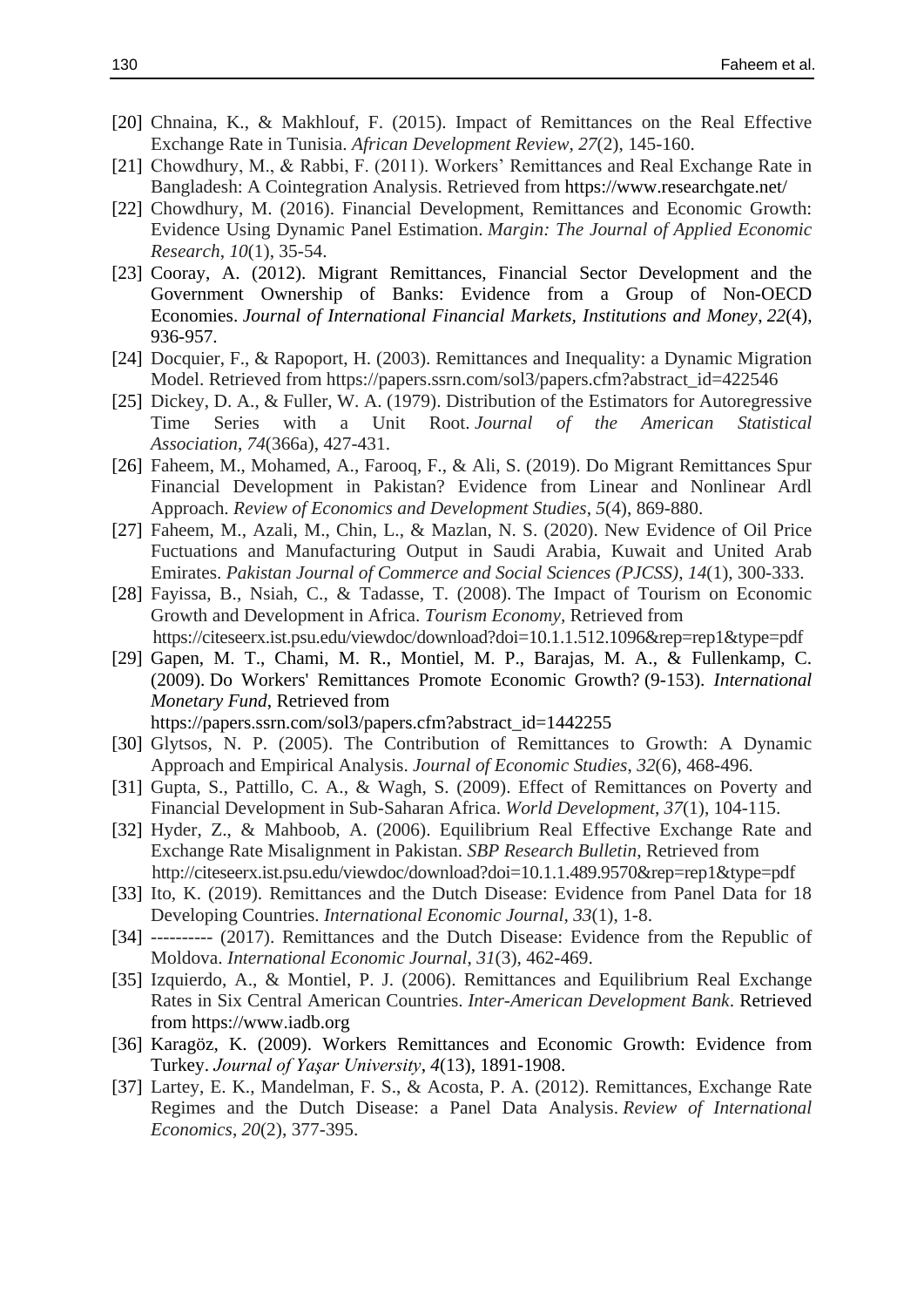- [38] Lopez, H., Bussolo, M., & Molina, L. (2007). Remittances and the Real Exchange Rate. *World Bank Policy Research Working Paper*, Retrieved from https://papers.ssrn.com/sol3/papers.cfm?abstract\_id=981304
- [39] Mahmud, W. (1989). The Impact of Overseas Labor Migration on the Bangladesh Economy. In R. Amajad (Ed.), *To the Gulf and Back*. Retrieved from International Labor Organization (ILO).
- [40] Meyer, D., & Shera, A. (2017). The Impact of Remittances on Economic Growth: An Econometric Model. *EconomiA*, *18*(2), 147-155.
- [41] Mongardini, M. J., & Rayner, B. (2009). Grants, Remittances, and the Equilibrium Real Exchange Rate in Sub-Saharan African Countries. *International Monetary Fund*, Retrieved from

https://papers.ssrn.com/sol3/papers.cfm?abstract\_id=1394775

- [42] Nikas, C., & Blouchoutzi, A. (2014). Emigrants' Remittances and the "Dutch Disease" in Small Transition Economies: the Case of Albania and Moldova. *Revista Română de Statistică*, *1*(1), 45-65.
- [43] Nyoni, T. S. (1998). Foreign Aid and Economic Performance in Tanzania. *World Development*, *26*(7), 1235-1240.
- [44] Ogunwole, O. O. (2016). Does Remittances and Output Growth Improve Household Welfare in Nigeria. *Journal of Economics and Sustainable Development*, *7*(3), 44-55.
- [45] Ogun, O. (1998). Real Exchange Rate Movements and Export Growth: Nigeria, 1960- 1990. Retrieved from https://opendocs.ids.ac.uk/opendocs/bitstream/handle/20.500.12413/2224/RP%2082.pdf ?sequence=1
- [46] Olayungbo, D. O., & Quadri, A. (2019). Remittances, Financial Development and Economic Growth in Sub-Saharan African Countries: Evidence from a PMG-ARDL Approach. *Financial Innovation*, *5*(1), Retrieved from https://link.springer.com/article/10.1186/s40854-019-0122-8
- [47] Osigwe, A. C., & Obi, K. O. (2016). Modelling the Impacts of Remittances on Real Exchange Rate of Nigeria's Naira. *African Journal of Economic and Sustainable Development*, *5*(1), 1-11.
- [48] Owusu-Sekyere, E., Koekemoer Van Eyden, R., & Kemegue, F. (2014). Remittances and the Dutch Disease in Sub-Saharan Africa: a Dynamic Panel Approach. *Contemporary Economics*, *8*(3), 289-298.
- [49] Peković, D. (2017). The Effects of Remittances on Poverty Alleviation in Transition Countries. *Journal of International Studies*, *10*(4), 37-46.
- [50] Pesaran, M. H., & Shin, Y. (1998). An Autoregressive Distributed-lag Modelling Approach to Cointegration Analysis. *Econometric Society Monographs*, *31*, 371-413.
- [51] Pesaran, M. H., Shin, Y., & Smith, R. J. (2001). Bounds Testing Approaches to the Analysis of Level Relationships. *Journal of Applied Econometrics*, *16*(3), 289-326.
- [52] Petri, M. M., & Saadi-Sedik, T. (2006). To Smooth or Not to Smooth: The Impact of Grants and Remittances on the Equilibrium Real Exchange Rate in Jordan. *International Monetary Fund,* Retrieved from https://papers.ssrn.com/sol3/papers.cfm?abstract\_id=947373
- [53] Phillips, P. C., & Perron, P. (1988). Testing for a Unit Root in Time Series Regression. *Biometrika*, *75*(2), 335-346.
- [54] Posso, A. (2012). Remittances and Aggregate Labor Supply: Evidence from Sixty-six Developing Nations. *The Developing Economies*, *50*(1), 25-39.
- [55] Qayyum, A., Javid, M., & Arif, U. (2008). Impact of Remittances on Economic Growth and Poverty: Evidence from Pakistan. Retrieved from https://mpra.ub.uni-muenchen.de/22941/1/MPRA\_paper\_22941.pdf